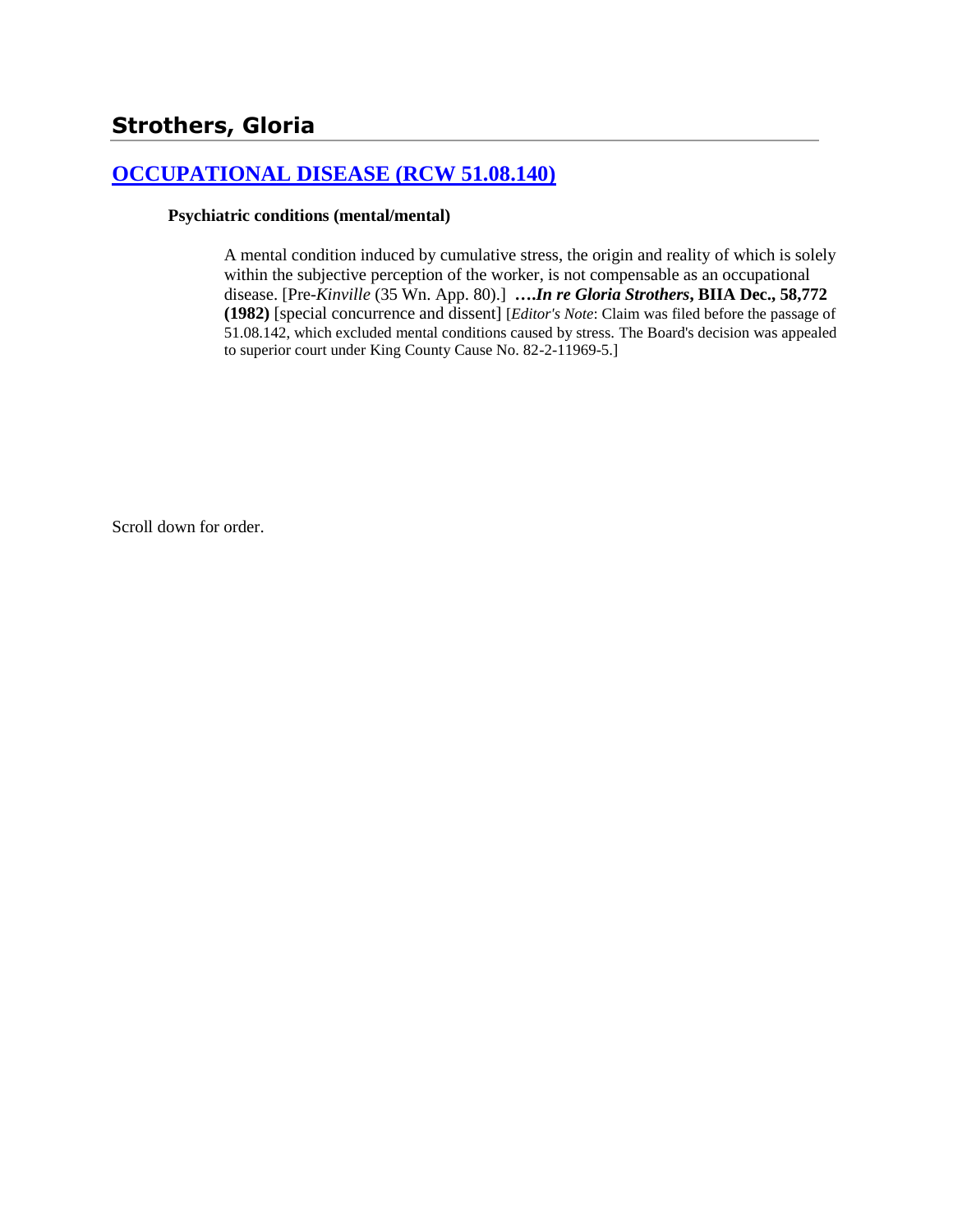## **BEFORE THE BOARD OF INDUSTRIAL INSURANCE APPEALS STATE OF WASHINGTON**

**)**

**IN RE: GLORIA D. STROTHERS ) DOCKET NO. 58,772**

**CLAIM NO. H-638193 ) DECISION AND ORDER**

APPEARANCES:

Claimant, Gloria D. Strothers, by Walthew, Warner, Keefe, Arron, Costello and Thompson, per John Costello

Employer, CX Corporation, None

Department of Labor and Industries, by The Attorney General, per William Garling and Verlaine Keith-Miller, Assistants

This is an appeal filed by the claimant on February 13, 1981, from an order of the Department of Labor and Industries dated December 17, 1980, which adhered to the provisions of a prior order rejecting this claim for the reasons: (1) the claimant's condition is not the result of exposure alleged, and (2) that the claimant's condition is not an occupational disease as contemplated by 51.08.140 RCW. **AFFIRMED**.

## **DECISION**

Pursuant to RCW 51.52.104 and RCW 51.52.106, this matter is before the board for review and decision on a timely Petition for Review filed by the Department of labor and Industries to a Proposed Decision and Order issued on January 6, 1982, in which the order of the Department dated December 17, 1980 was reversed, and this claim remanded to the Department with direction to allow the claim.

The Board has reviewed the evidentiary rulings in the record of proceedings and finds that no prejudicial error was committed and said rulings are hereby affirmed.

The issue for our determination is stated in the Proposed Decision and Order as one "whether the claimant suffered a psychiatric illness compensable under the ...Act". Though we do not disagree with that statement, we believe that phraseology strokes with too broad a brush. We see the issue properly stated to be: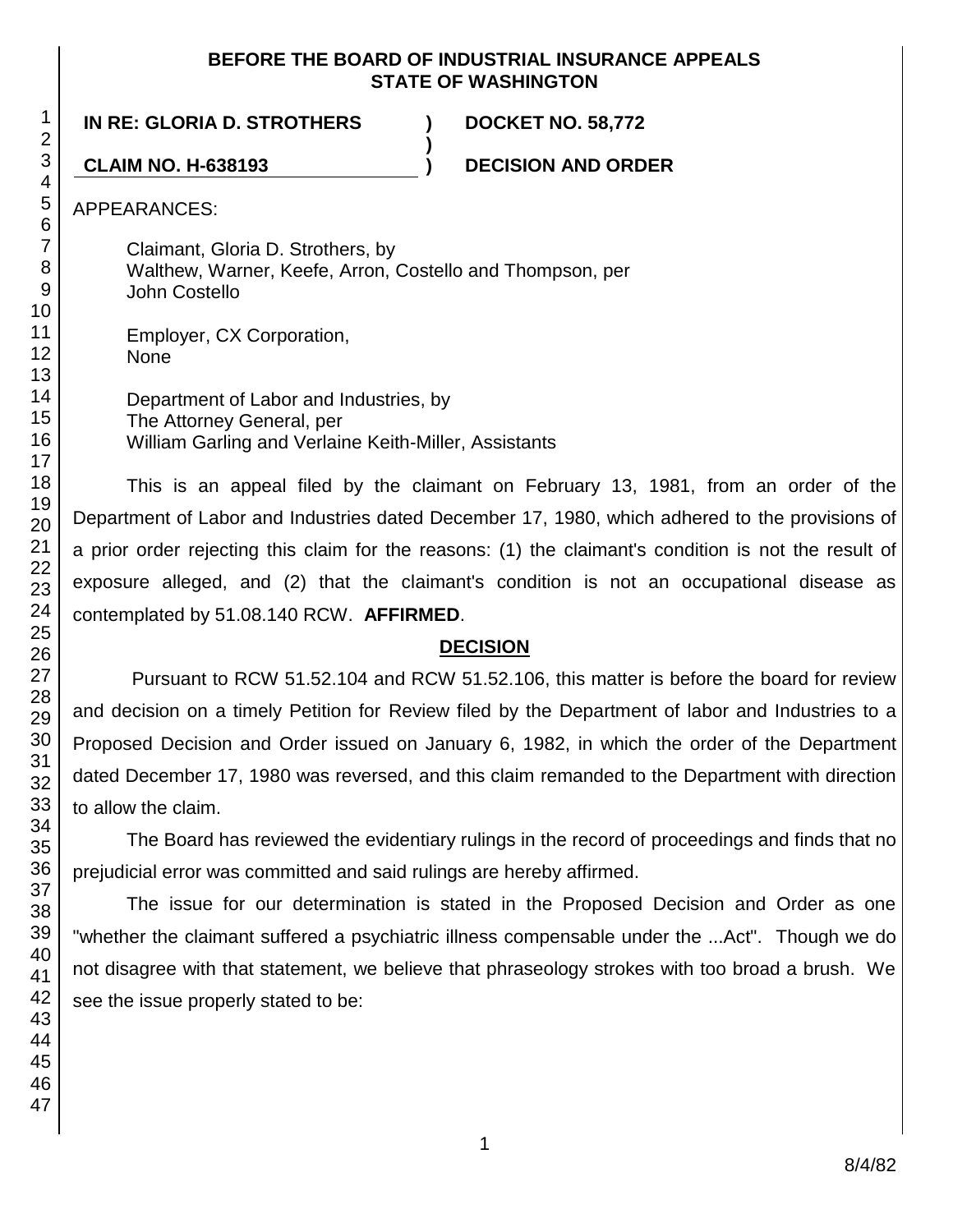Can a claim for benefits under the Industrial Insurance Act be allowed as an occupational disease where the condition for which compensation is sought is one of mental aberration precipitated solely by gradually occurring subjective mental impressions and perceptions of the claimant/worker which are not corroborated or verified?

In this appeal, Ms. Strothers alleges that as a result of perceived developments while she was employed by CX Corporation, CX Processing, she incurred a psychiatric condition which should be allowed as an occupational disease by the Department of Labor and Industries.

The facts contained in the record of proceedings are reasonably well summarized in the Proposed decision and Order, but to aid our discussion, we feel it necessary to make a restatement.

The claimant is a young lady who joined her employer in 1975 working initially as a clerk. Her beginning years were happy and uneventful. As the company grew, she rose in competence and value and was promoted to the position of "expediter" in January 1979. It was after this event that Ms. Strothers' perceptions of her job and her role working under a new supervisor become material.

She last worked for her employer on November 16, 1979. On that date, she returned from her lunch break and discovered that more "papers and things" had been placed on her desk. This seemed to be the last straw, and as she stated it "seemed that everything in my whole body just seemed to explode". She began screaming, hollering, pulling her hair, and shaking. She crawled out on a window ledge threatening to take her life by jumping.

We do not understand the facts to support, nor the claimant to contend, that it was merely the events of that day as producing the causative nexus for the claimant's psychiatric breakdown. It is our understanding that the claimant contends that events and alleged pressures of the 6 months immediately preceding underlaid a developing psychiatric problem. The post-prandial circumstances merely served to trigger the long simmering and increasingly fragile emotional makeup of the claimant.

During the course of her testimony, the claimant recited a number of impressions and perceptions which she had of her work situation after her promotion. She stated she "thought she was having problems with her supervisor." It "seemed like [her supervisor] would give [her] extra work" to do. In addition she felt "pressure" to finish her own assigned work. The spectre of racial discrimination or prejudice was also perceived. Ms. Strothers described her supervisor to hold a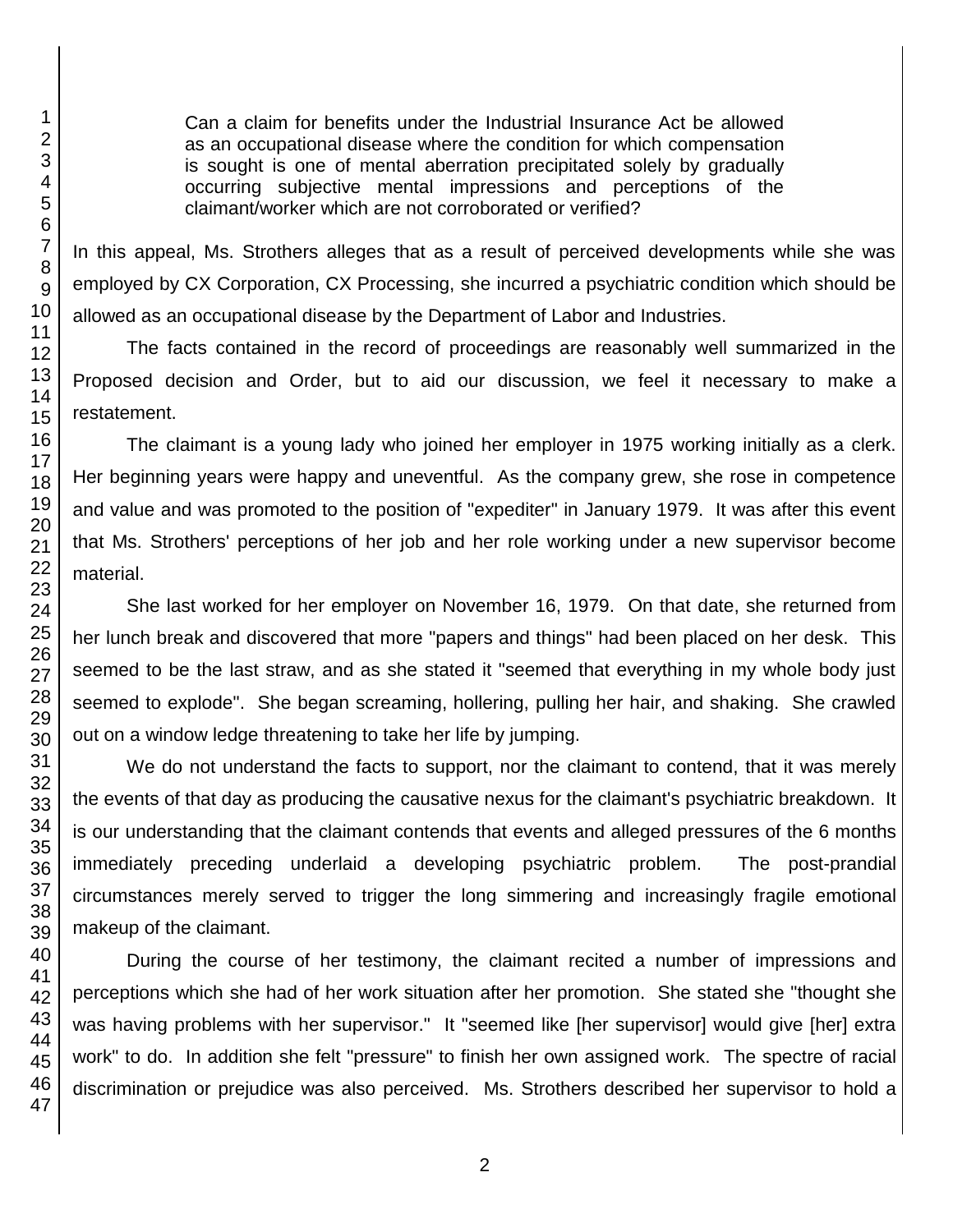"snooty attitude" toward her. In describing the daily difficulty of fulfilling her role, the claimant indicated her supervisor would delegate her own work to Ms. Strothers and "expect it to be done".<sup>1</sup> She perceived that her supervisor felt threatened in her position by the good job the claimant was doing and thus harbored animosity toward her.

After she left her job, Ms. Strothers was referred to a Dr. Robert B. Olsen, who limits his practice to internal medicine and psychiatry. He first saw Ms. Strothers November 21, 1979, noting a severe depression. He began to wonder about the possibility of an acute organic brain syndrome. By early december 1979, her status had become more clear. Having received a more coherent history, he gave as his "assessment" that she suffered from a severe psychotic depression -- she had a depressive illness and was not in touch with reality. Ms. Strothers made clear to Dr. Olsen her perceptions of her work situation, as he noted she felt overwhelmed at work and had made a "suicide gesture". After a brief hospitalization, the discharge diagnosis was "below normal intelligence...depressive neurosis...and situational disturbance to adult life." The final aspect of the diagnosis, Dr. Olsen explained, meant that a person was having a "pronounced reaction to stressors that most of us would handle better."

In summarizing his opinion concerning the claimant's psychiatric condition and her work situation, Dr. Olsen stated:

l

 $1$  When queried about the extent of her workload, the record contains the following interchange:

<sup>&</sup>quot;Q. Ms. Strothers, did you have to start putting in considerable amount of overtime?

A. Yes. Sometimes it was mandatory that we had to do it. When the big president said that well, we got to hurry up and get this out, mandatory. And sometimes I had to put in overtime because my supervisor would say, like, I want certain things done; I want work orders picked or pulled out and where you could turn it back up to the stores and I need that done and I want it done before the morning time. So sometimes I'd have to stay there after working 8 hours and get it done.

Q. What portions of your work, if any, did you consider to be frustrating or stressful?

A. Oh, boy, mostly all of it. Making sure that all machineries and the parts got to the certain location where they had to be, making sure that I had to go back at a certain time, making sure that I get them back after they got through testing or whatever had to be done at that point, making sure that I do back and get them in time so they wouldn't hold up the production, holding up everybody else's work, making sure I get them back in time, plus trying to finish doing -- come back and have a note on my desk saying you have to stop and do something else and trying to get all the other main, more important things back to the other different engineers and manufacturers that built them and stuff. Day after day, I guess that can get frustrating."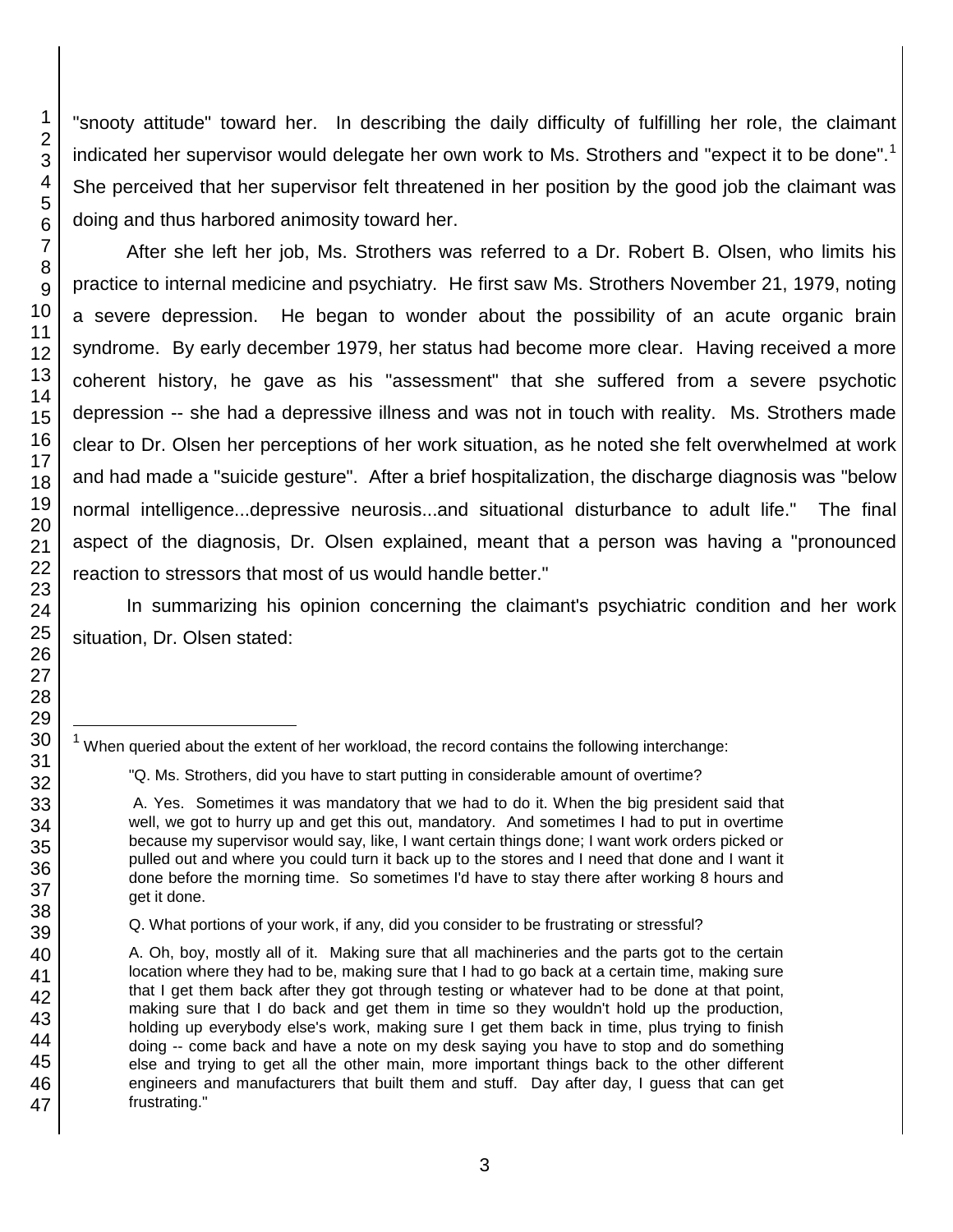"...The opinion was that there were long term difficulties with her interaction with her supervisor, which deteriorated to the point where she felt as though she was being discriminated against. The anxiety and resentment engendered thereby interfered with her ability to perform her job well. She then developed secondary anxiety over her job performance, but because of the first problem, that is, difficulty with the supervisor, she was unable to get the matter resolved. Both of these problems attributed to the development of depression, enhanced to her hospitalization. One, there was ongoing conflict with her supervisor, which was very

difficult for Gloria to attempt to overcome. Second, there was a change in her responsibilities at work, most likely overtaxing her limited intellectual capacities, thus producing a significant degree of anxiety and because of the problem with the supervisor, and she not (sic) have any or she could not conceive of any intervening effectively to reduce her anxiety."

He listed three final diagnoses in his testimony: (1) a major depressive disorder with mood congruent hallucinations, (2) employment problem, and (3) mental retardation. He labeled two problems stemming from Ms. Strothers' work situation, changing responsibilities at work and trouble with her supervisor, as producing stress and commented:

> "...The psychiatric literature of the past 15 years had devoted increasing amounts of attention to the effects of stress on an individual's health, both physical and mental. It is known that sufficient accumulation of what is known as life changes or life stress event will precipitate illness with a 95% probability within 12 to 18 months after accumulating that amount of stress."

Accepting for the moment Dr. Olsen's summation, it would appear that the record contains sufficient medical evidence of a psychiatric condition developing because of stress in the claimant's life. There is further sufficient evidence to conclude that, at least from the claimant's subjective perspective, her work situation following her January 1979 promotion contributed greatly to the stress in the claimant's life. However, we must scrutinize the facts to determine whether their acceptance supports the conclusion that the claimant developed an occupational disease compensable under this state's Industrial Insurance Act.

If the claimant is to prevail in this appeal, she must persuade that her abnormal reaction was a result of a compensable occupational disease. Under this state's Act, the term "occupational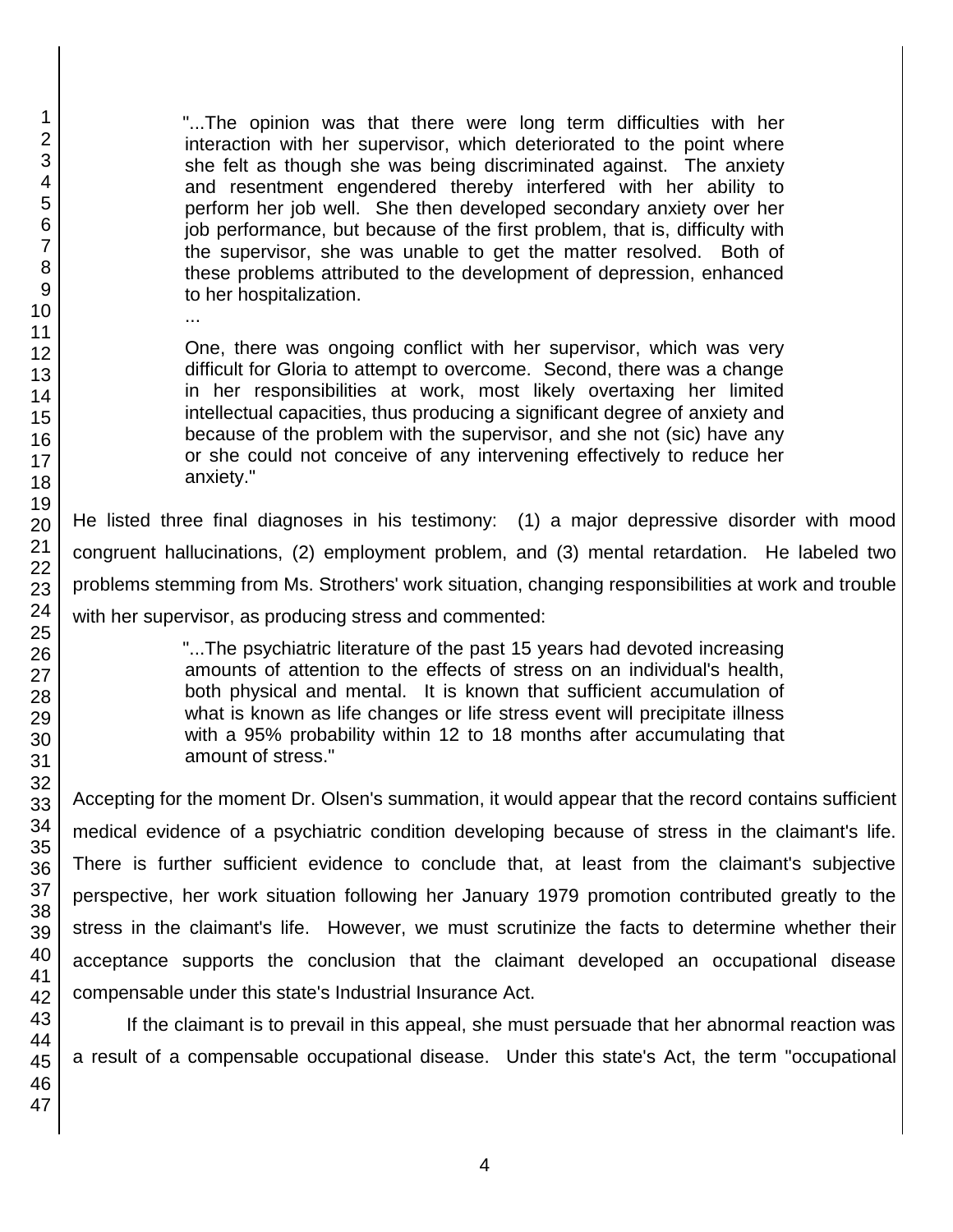disease" is defined as "...such disease or infection as arises naturally and proximately out of employment..." RCW 51.08.140.

In Simpson Logging Co. v. Department of Labor and Industries, 32 Wn. 2d 472 (1949), the court announced the controlling principle of law:

> "...Under the present act, no disease can be held not to be an occupational disease as a matter of law, where it has been proved that the conditions of...employment in which the claimant was employed naturally and proximately produced the disease, and that but for the exposure to such conditions the disease would not have been contracted."

In a few instances, this Board has been directly confronted with the question whether the development of psychiatric conditions under certain circumstances constituted occupational diseases. The Proposed Decision and Order rightly cites three previous instances where such claims were allowed, In re David J. Simmonds (1976), In re Lyndall Brolli (1977), and In re Bill Murray (1981).

In his learned treatise, The Law of Workmen's Compensation, Professor Arthur Larson recognizes three categories of cases involving mental illness or physical illness from mental stimuli. These are (1) mental stimulus causing physical manifestation of injury, (2) physical trauma causing nervous or mental injury, and (3) mental stimulus causing mental or nervous injury. See Larson, § 42.21 et. seq. Apart from Professor Larson's cogent observations, we are constrained by the terms of our own statute and appellate decisions rendered thereunder.

Although we do not feel absolutely constrained by stare decisis to apply the precedent set by the decisions of prior Board members, we cannot help but observe that the circumstances in previous appeals where the Board has allowed claims differ markedly from the circumstances presented in Ms. Strothers' case. In the Simmonds matter, there was an extremely unusual event which produced a prompt paranoid schizophrenic response in the claimant. In Lyndall Brolli, the mental disease was slower in onset but clearly was due to upsetting work conditions, which could be objectively observed and corroborated by witnesses other than the claimant and were more than a mere reaction to normal cumulative stress. In re Bill Murray, also involved independent objectively verifiable significant changes in working conditions, and was allowed for mentally induced physical abnormalities.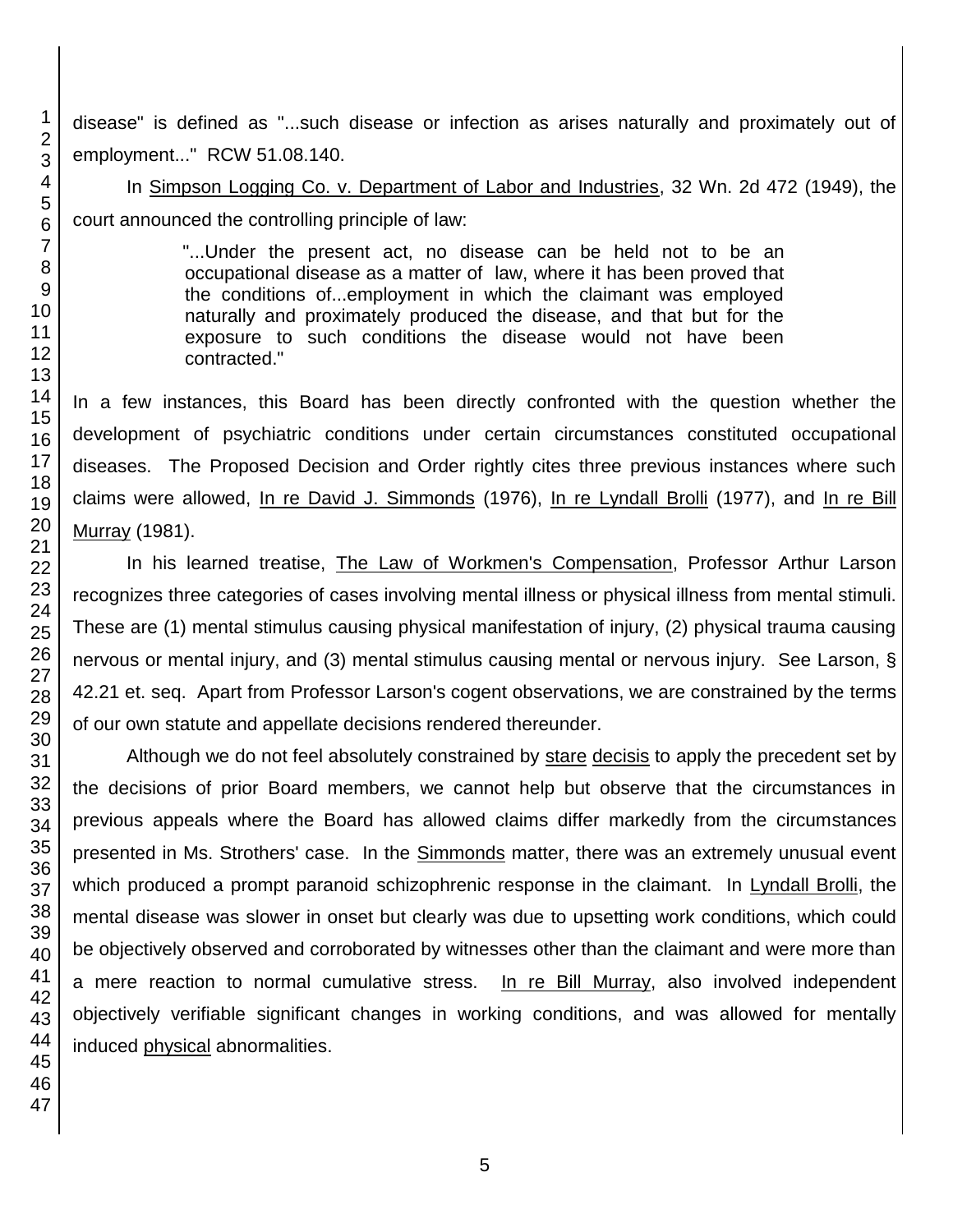In none of these prior appeals was there a mental condition induced by cumulative stress, the origin and reality of which was solely within the subjective perception of the claimant. In fact, substantial evidence in the record shows that Ms. Strothers' perceptions of problems with her supervisor simply do not square with other people's views of her actual work situation.

Where the stress of a job change or working conditions is not only perceived by the worker/claimant but is objectively verifiable through other's observations and experience and the result is physical illness, that is one thing. Especially, when the record is silent as to other reasons or other stressors producing the illness. But here, the claimant is alone in her allegations of undue job stress; although we do not doubt her belief in them. There is evidence from Dr. Olsen which supports that the claimant had difficulty with alcohol and was deficient intellectually, being somewhat mentally retarded.

Dr. Olsen's comments, regarding the claimant's "disease" being a result of cumulative stresses, suggests in itself that there were stressors other than the claimant's work situation contributing to her developmental problems.

We do not find sufficient evidence of stress other than the claimant's own unverifiable perceptions. We cannot find that her real work situation was a significant cause for her breakdown, need for psychiatric treatment and hospitalization. In short, the failure to supply corroborative evidence, coupled with evidence of other significant stressors independent from the claimant's work situation, causes us to conclude that Ms. Strothers' mental illness simply did not arise naturally and proximately out of her employment. Certainly an employer is responsible for the hazards present in employment, including hazards contributing to significant mental stress. However, the reality of those stresses, albeit a perceived mental meat axe to one, cannot be left solely to the subjective perception of the worker involved. Even the perfumes of Arabia are independently verifiable. See Groff v. Department of Labor and Industries, 65 Wn. 2d 35 (1964). We think alleged mental stresses existing in the work place should also be identifiable and verifiable by corroboration.

## **FINDINGS OF FACT**

1. On January 18, 1980, Gloria D. Strothers, the claimant, filed an application for benefits under the Industrial Insurance Act with the Department of Labor and Industries. That application alleged that she suffered an occupational disease as a result of her work situation during the course of her employment at CX Corporation, CX Processing, as an expediter. Following interlocutory adjudication, the Department issued an order on December 17, 1980, adhering to the provisions of a prior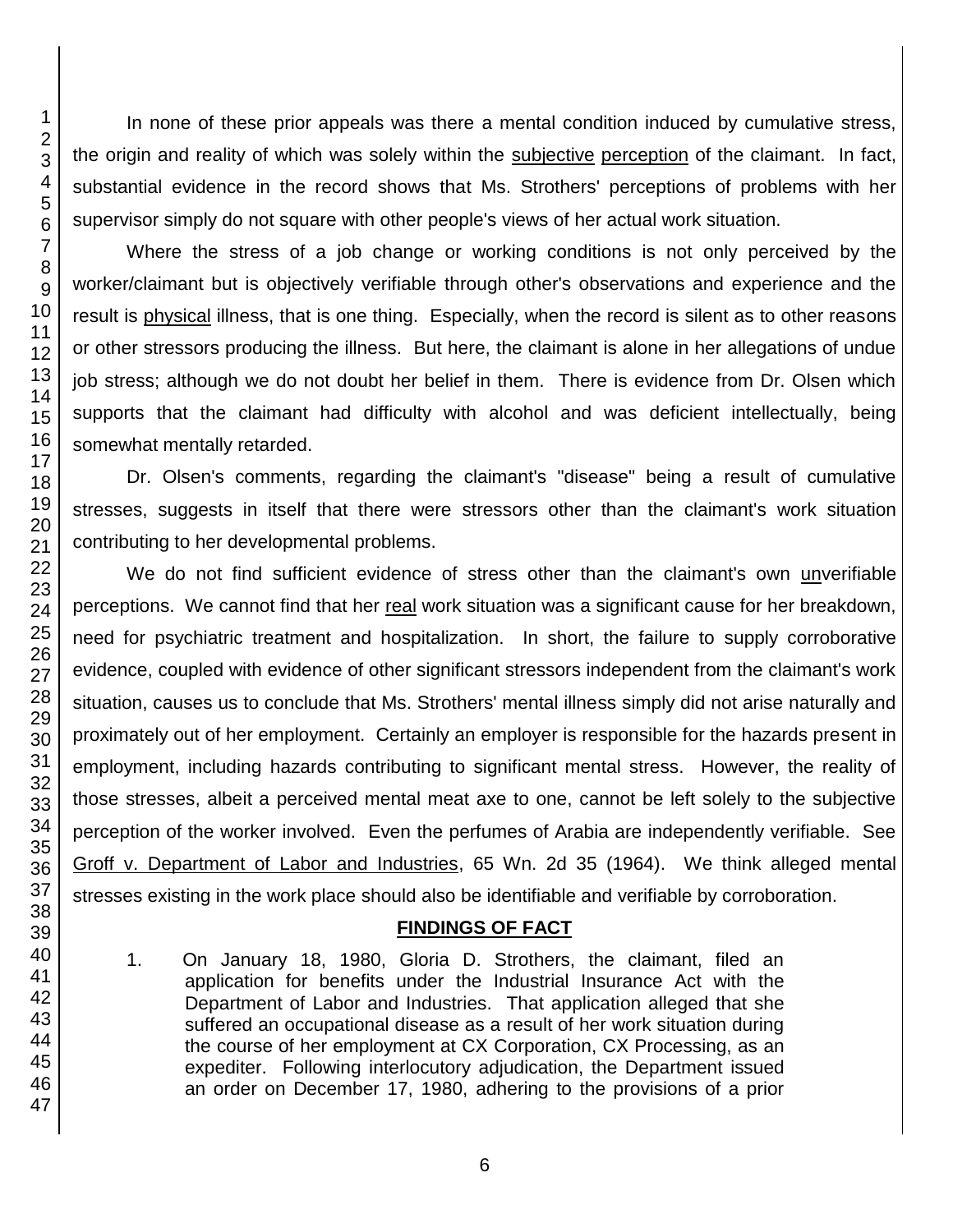order rejecting the claim for the reasons that (1) the claimant's condition was not the result of the exposure alleged, and (2) the claimant's condition was not an occupational disease as contemplated by RCW 51.08.140. On February 13, 1981, the claimant filed a notice of appeal with the Board of Industrial Insurance Appeals. On March 9, 1981, the Board issued an order granting the appeal and directed that proceedings be held on the issues raised by the appeal.

- 2. In 1975 the claimant began employment with this employer as a clerk. In January 1979, she changed jobs to become an expediter with an increase in salary. During the initial months of her new job, she was able to perform her duties adequately and without consequence.
- 3. During May 1979, the claimant's work was overseen by a new supervisor who remained the claimant's supervisor until November 16, 1979, the claimant's last day of employment.
- 4. During the final six months of her employment, the claimant perceived that her relationship with her new supervisor was one of hostility and animosity and that she was being required to do more work and work longer hours than previously.
- 5. On November 16, 1979, upon returning from her lunch break and finding her desk containing additional work than prior to her break, she broke down, began screaming, hollering, pulling her hair and made a suicidal gesture threatening to jump from a window ledge.
- 6. Prior to November 16, 1979, the claimant perceived that her supervisor had increased her workload by 2 1/2 times, that she was being harrassed by her supervisor and was being unfairly treated for tardiness, absences, and inability to get along with fellow employees. None of these perceptions were corroborated or independently verified and did not represent an accurate assessment of her true situation.
- 7. The claimant did develop a mental disorder which included a final diagnosis of mental retardation, employment problem, and major depressive disorder with mood congruent hallucinations. None of these diagnoses arose naturally and proximately out of conditions of the claimant's employment but were influenced solely by stressors existent in the claimant's life situation and by her sole subjective, but incorrect, perceptions of her work situation.

## **CONCLUSIONS OF LAW**

- 1. The Board of Industrial Insurance Appeals has jurisdiction of the parties and subject matter of this appeal.
- 2. The claimant did not develop an occupational disease within the meaning of RCW 51.08.140 during the course of her employment with CX Corporation, CX Processing.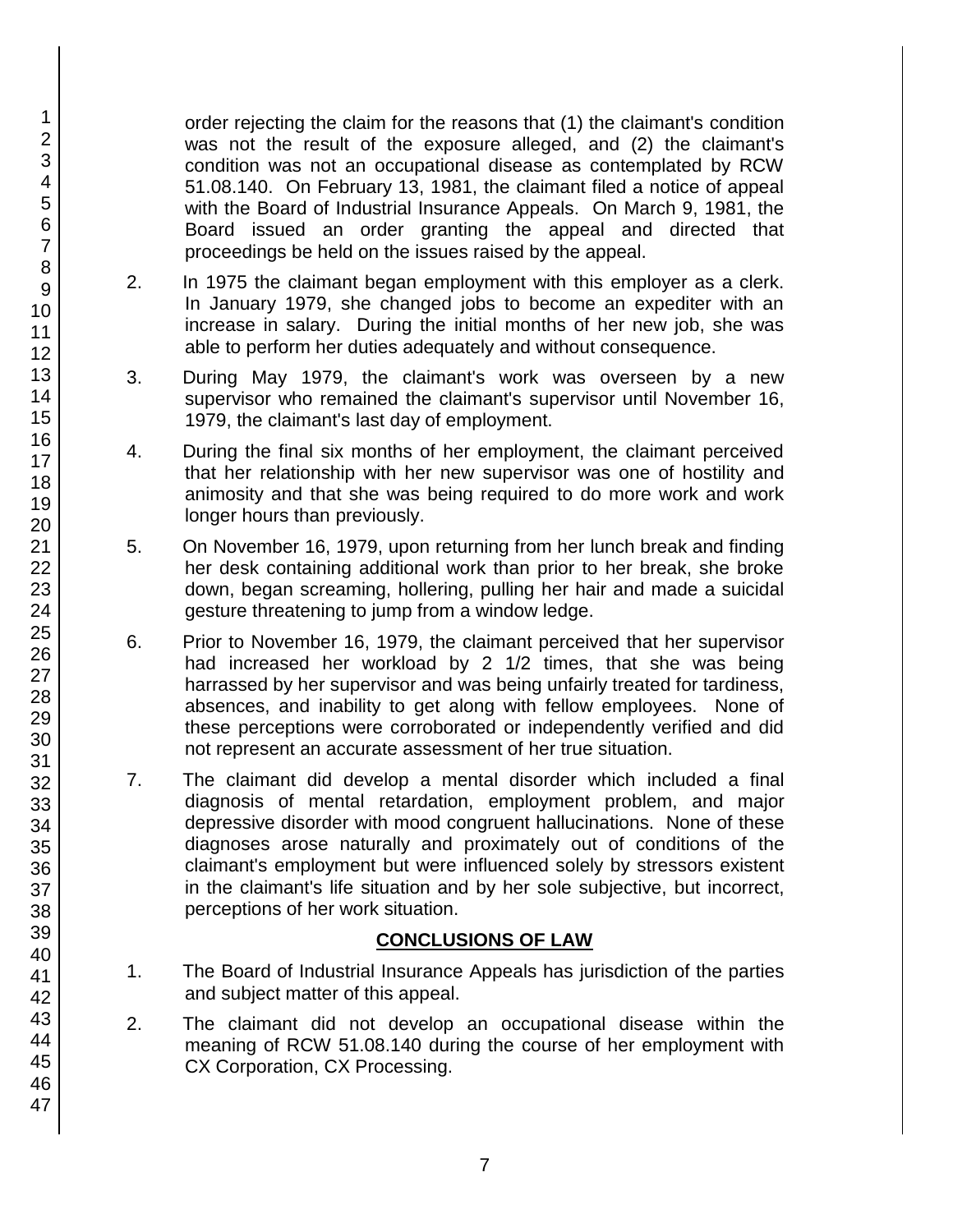3. The order of the Department of Labor and Industries dated December 17, 1980, effectively rejecting the claimant's application for benefits, is correct and should be affirmed.

It is so ORDERED.

Dated this 4th day of August, 1982

#### BOARD OF INDUSTRIAL INSURANCE APPEALS

 $/$ s/ $\sim$ MICHAEL L. HALL Chairman

/s/\_\_\_\_\_\_\_\_\_\_\_\_\_\_\_\_\_\_\_\_\_\_\_\_\_\_\_\_\_\_\_\_\_\_\_\_\_\_

PHILLIP T. BORK Member

### **SPECIAL CONCURRING STATEMENT**

I have signed the foregoing majority decision, because I concur with my colleague in the belief that this claimant did not develop an "occupational disease" within the meaning and intent of the statutory definition. In particular, I agree that the law does not cover a mental condition or "disease" of a worker which does not arise out of actual extraordinary stressful stimuli in the work place. I think the reality of such extraordinary stresses must be shown -- they must be identifiable and verifiable. I agree that it is not enough that the worker simply has subjective perceptions of such stresses.

My reason for making this additional statement is solely because of the discussion in this decision of the three prior Board decisions involving mental conditions as occupational diseases, In re David J. Simmonds (1976), In re Lyndall Brolli (1977), and In re Bill Murray (1981). My colleague characterizes those decisions as rightly allowing those claims because, in all three, there was objective verification of the extraordinary stressful situations in the work place. While agree with this viewpoint as to Simmonds and Brolli (and I participated in the decisions to allow those cases), I do not agree with this view of Murray (and I dissented from the allowance of that case). In my opinion, Murray as well as this case involved just subjective "perceptions" by the worker of job stresses. I do not want it to appear now that I have somehow changed my view of the result which should have been reached in the Murray case.

Dated this 4th day of August, 1982.

| PHILLIP T. BORK | Member |
|-----------------|--------|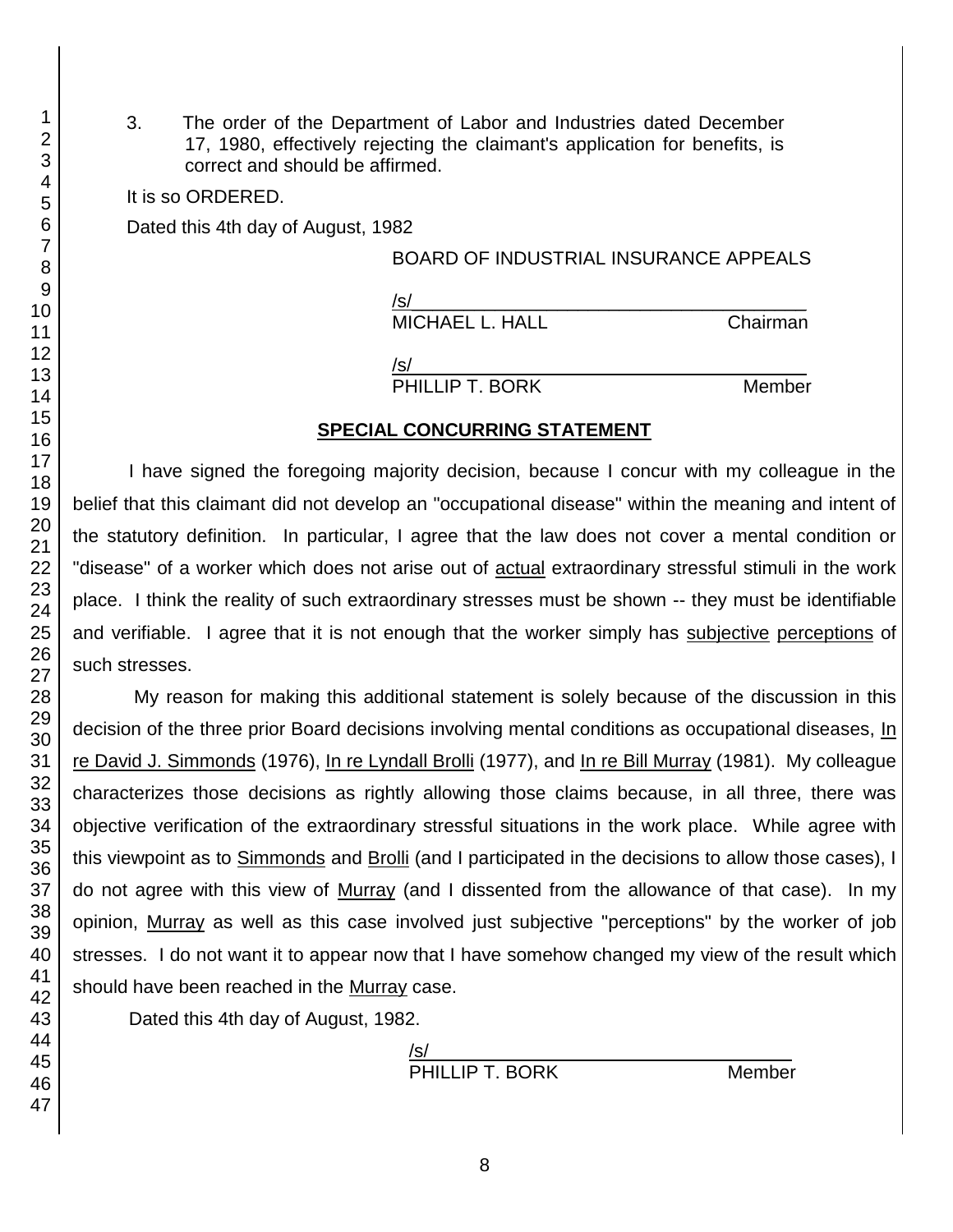#### **DISSENTING OPINION**

There is no doubt in my opinion that the claimant, Ms. Gloria D. Strothers, suffers from an occupational disease identified as depressive neurotic or psychotic illness or, as Dr. Olsen stated: "Placed in current diagnostic terminology, it would be a major depressive disorder with mood congruent hallucinations, employment problem, mental retardation" which he causally related to the stress of her employment. Dr. Olsen on cross-examination was asked if whatever happened to the claimant at work arose naturally out of the employment situation and his response was that the employment situation contributed significantly to the development of her mental illness. Dr. Olsen supported with proof by medical evidence that Ms. Strothers' mental illness was directly related to the stresses of her employment situation.

Every individual reacts to situations differently, whether they be physical, mental, social, etc. In re Bill E. Murray, Docket No. 57,009, mentioned in the Proposed Decision and Order and in the majority opinion, the majority in that case in coming to their decision made the following comment: "The response of the average person to a mental stress or a physical demand is not the test which need by applied in determining the existence of an occupational disease. The stress which serves as a mere challenge making the job interesting to one worker may operate as a mental meataxe to another." To deny Ms. Strothers her due under the Industrial Insurance Act would be a great miscarriage of justice. Ms. Strothers' mental being may not be as strong as most of us, but we see case after case of those who have injured their back, neck, arm or other physical part of their body while working under normal work situations that are justly compensated. It may be that Ms. Strothers' working conditions were normal (heavy overtime, greatly increased job responsibilities, new supervisor, quick growing company) to most of us, but to Ms. Strothers they were not. She felt harassed by her new supervisor. She had been written up twice for disciplinary reasons by her new supervisor. She was having to do her new supervisor's work, and she felt discriminated against by her new supervisor. She felt overwhelmed by her job duties, which when her personnel manager, Rick Coffey, was asked by claimant's counsel, "I believe you mentioned at that time her job duties may have outgrown her performance abilities due to the company increase in size, do you recall that?" His response was "yes". Mr. Coffey further stated that he felt Ms. Strothers to be under an extreme amount of pressure if she understood that her job duties were greater than her job abilities.

All the evidence leads me to the ultimate conclusion that this woman with her 11th grade education who had been working for only a four and one-half year period after being a housewife